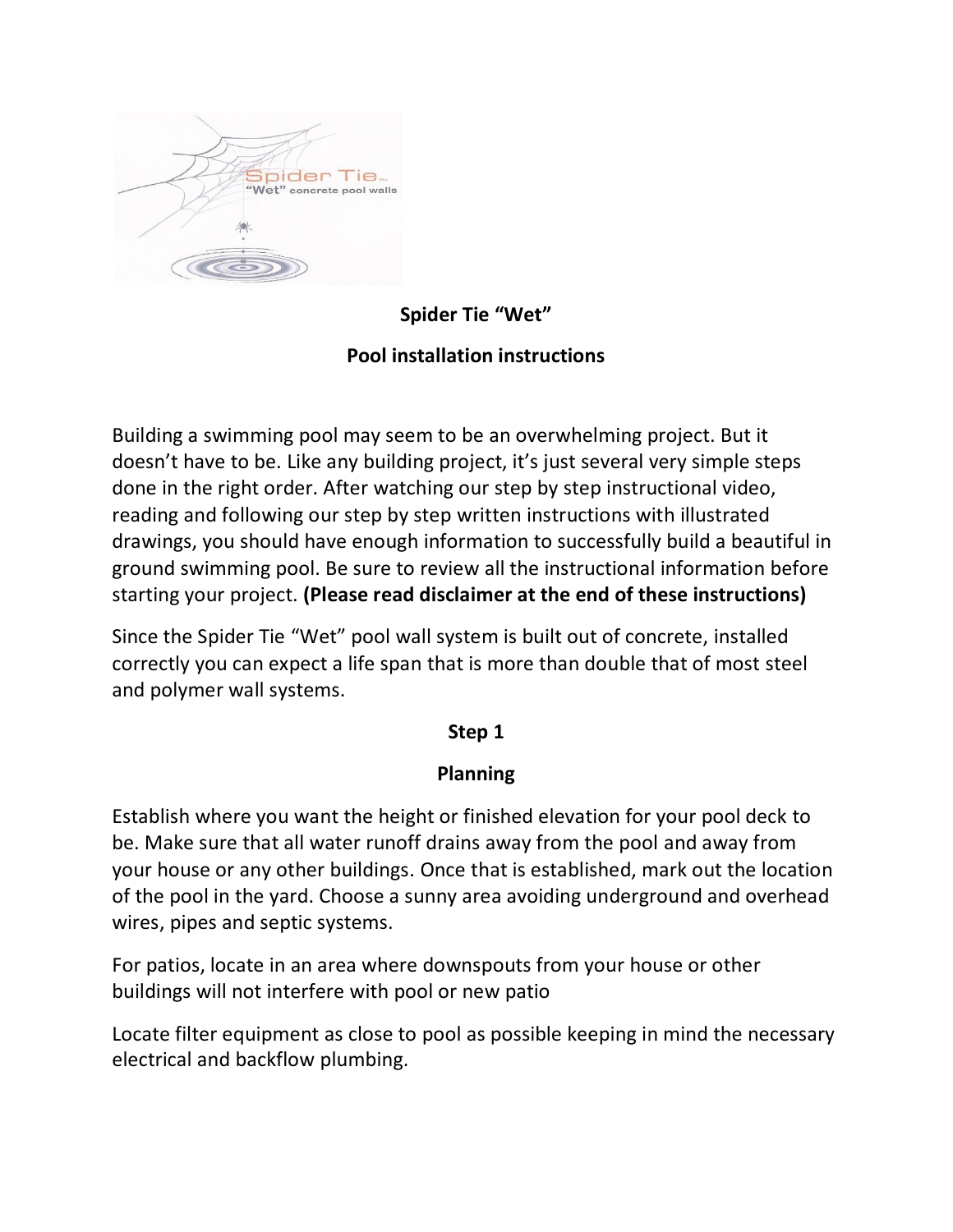There are 2 parts to the Spider Tie "Wet" system- the "Starter Tie" and the "Spider Tie". The Starter Tie allows you to fasten the system to your concrete footing. The Spider Ties function like studs in a wall, creating a framework for you to fasten your plywood to. The spider tie system also holds the horizontal rebar in place.

To begin with measure out 6" (or 8" if you are using the 8" system) from the inside edge of the footing and make a mark at each end of all straight sections of your footing. Using a chalk line snap a straight line between marks. You will be using this line for your lay out. Using the Masonite template for radius corners that came with your kit, lay the template on the footing at the radius locations and mark the outside and inside curve onto the footing. Both ends of the template should connect to the straight chalk lines of the straight sections. You will notice that there are 5 small notches on the inside and outside edge of the template (the 2 large notches are for proper vertical rebar placement during the footing phase of the project). Make a mark on the footing at each one of those notches. This will be the layout for your Starter Ties. (Detail 1)



Detail 1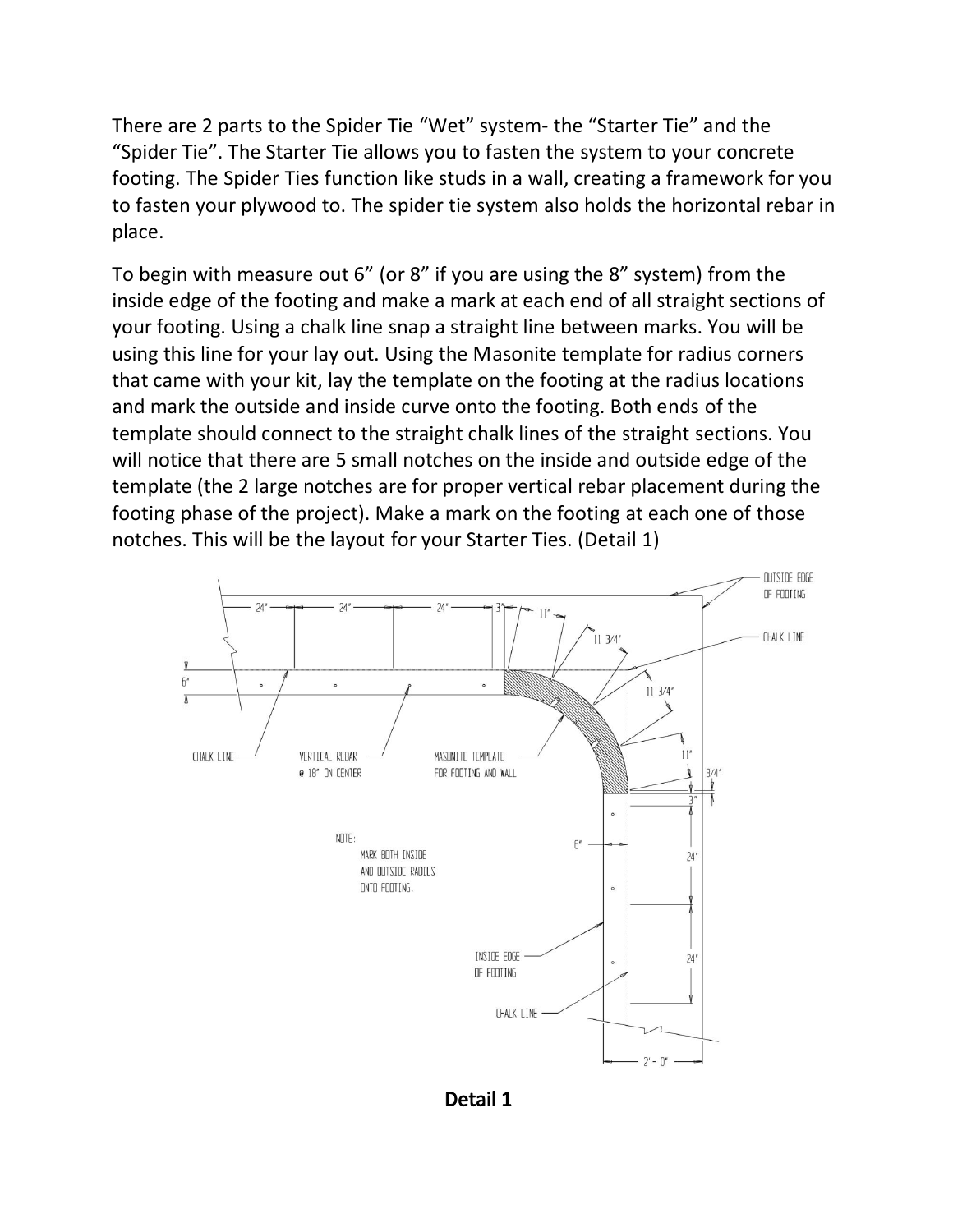If your pools design has a fiberglass step system you must first place your steps in the proper location before continuing.

For all straight sections start by making a mark 3"in from the end followed by making a mark every 2 feet until you come to the other end. Then finish your lay out with a mark 3" back from that end. You should not have any spacing greater than 2'.

The spacing of the Starter Ties for the radius is much closer. This is necessary to hold the thinner material to the curved shape of the wall.

## **Spider Ties and rebar installation**

A 42" tall wall requires either  $3 - #4 (1/2")$  or  $6 - #3 (3/8")$  horizontal rebar spaced evenly apart and running continuously through the wall. You need to decide which type of rebar you plan to use. The erection of the Spider Tie frame and the installation of the rebar alternate back and forth until you have reached your desired height.

Start by nailing your starter ties to the concrete footing. You will notice a notch on the sides of the Starter Ties near each end and on both sides. Line this notch up with the calk line referencing the outside perimeter of the finished wall. Center the Starter Ties to your lay out marks. The starter Tie should be perpendicular to your calk line. (Detail 2A)



**Detail** 2**A**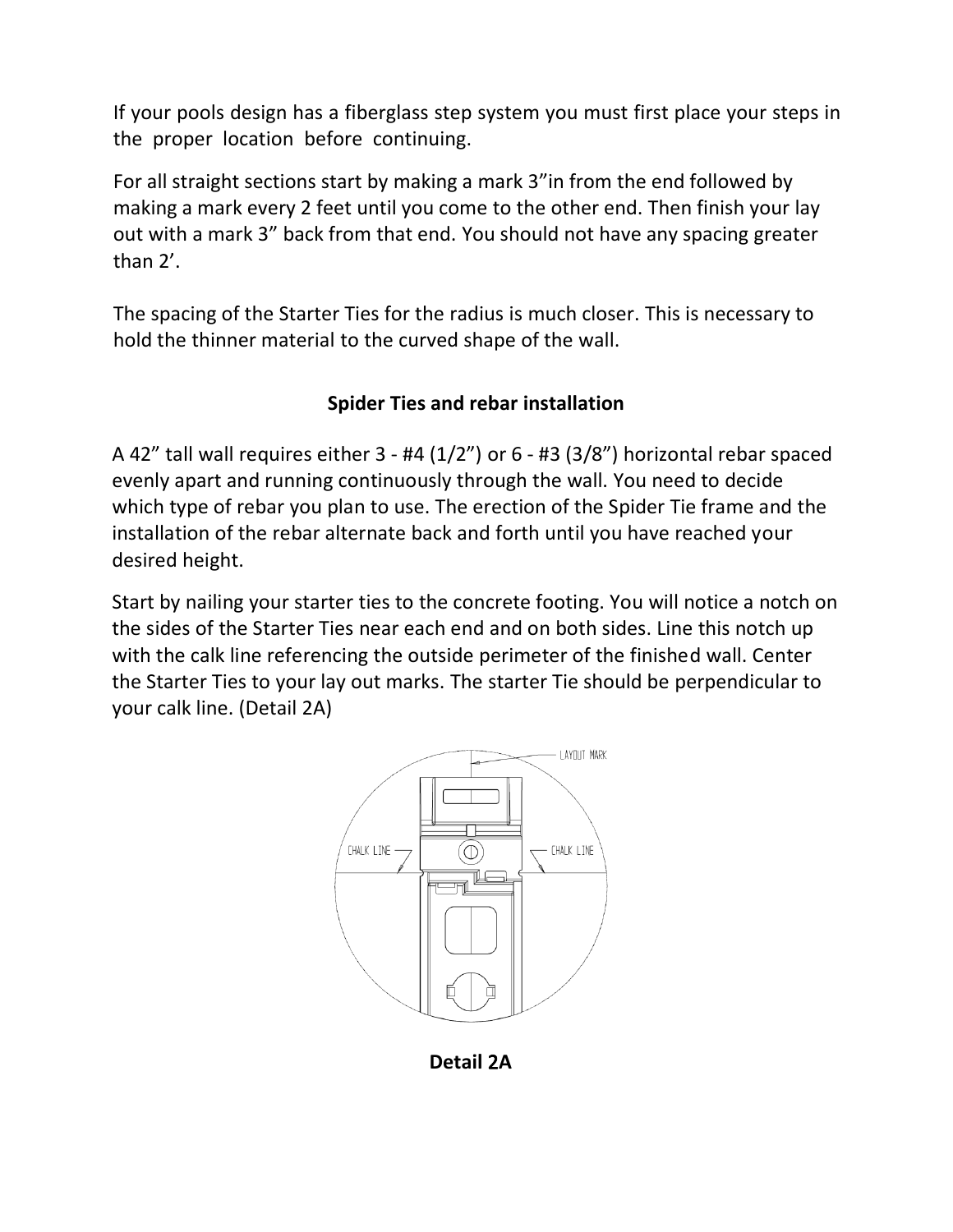The Starter Tie will be hanging over the inside edge of the concrete footing. Continue until all lay out marks have a Starter Tie. There are different ways to nail the Starter Tie down. If the concrete is new, most likely it will be easier to hand nail by using a 1"- 1 ½" concrete nail. Use the center hole in the Starter Tie for a nailing location. If the concrete is older or harder then it will be necessary to use a powder actuated tool or gun to nail the Starter Ties down to the footing .(Detail 2B)





Once all the Starter Ties are fastened to the concrete footing proceed by snapping 1 - Spider Tie onto each of the Starter Ties. After that is complete install the first row of rebar into the center slot of the Spider Tie. (Detail 2C)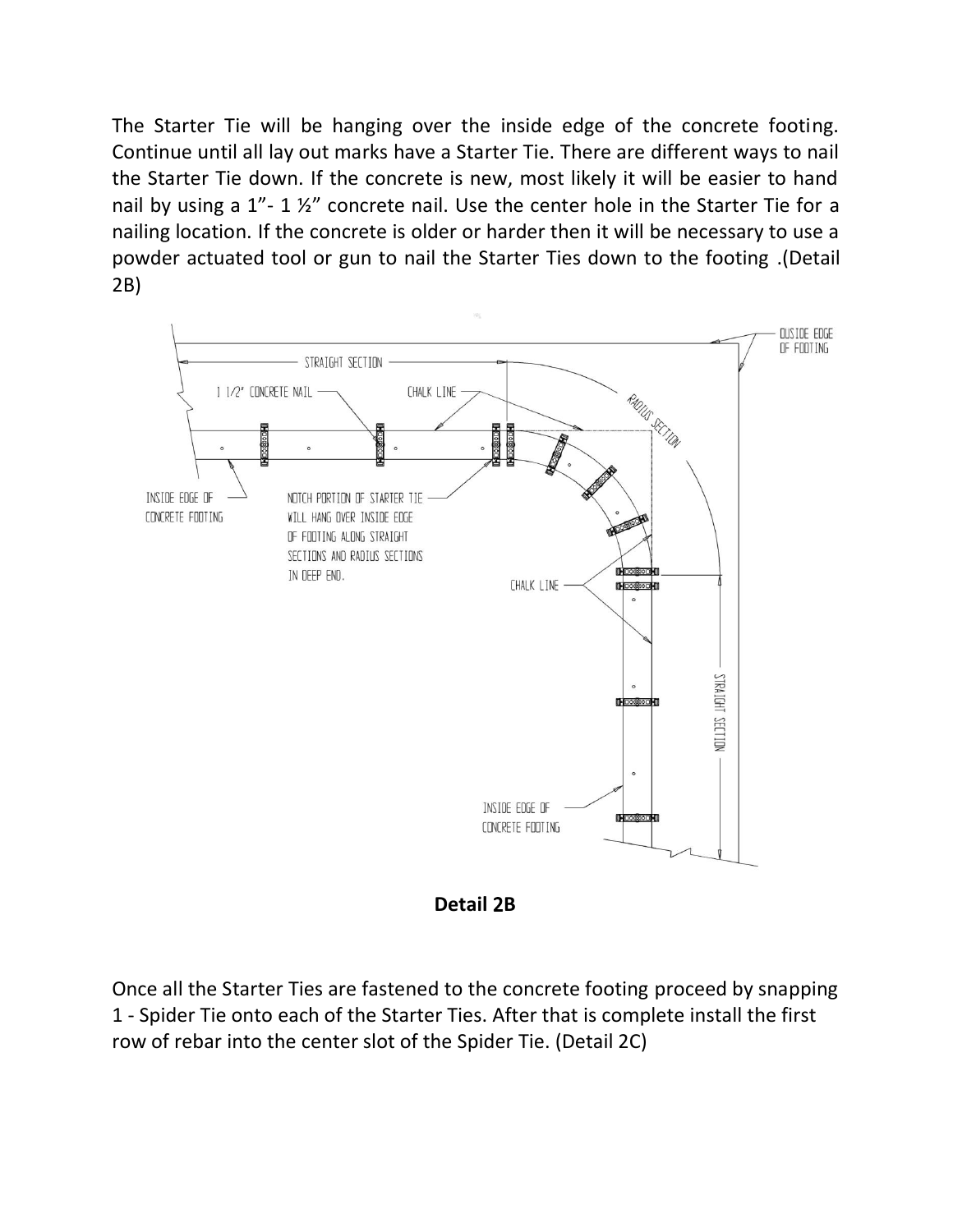

#### **Detail** 2**C**

Most codes require a minimum of 18" overlap on all rebar. At this time if your vertical rebar are not long enough to reach within 3" of the top of the wall, tie an additional piece of rebar to the existing bar to achieve the proper length keeping in mind the 18" overlap. Continue to build up the Spider Tie stacks and installing your horizontal rebar as you go. (Detail 2D) (These details show using ½" or #4 rebar)

**Note:** Refer to your building agencies bonding requirements for you rebar. Most agencies require all rebar to be bonded together with tie wire. The footings, walls and pool deck should be bonded together with a code approved bonding system.

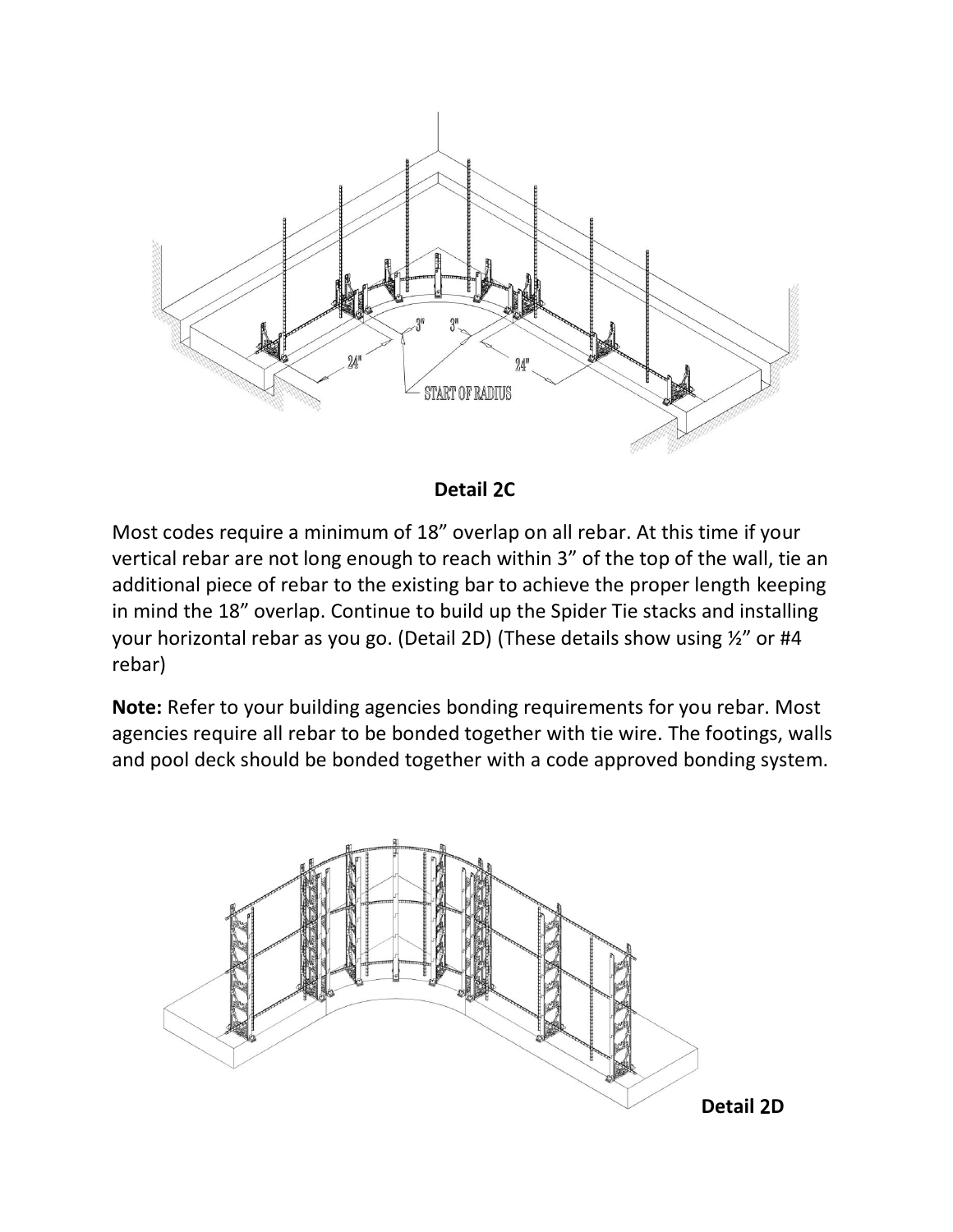**Note:** Do not build the stacks taller than your next row of rebar

For 42" tall walls your Spider Tie stacks only need to be 6 Ties high

For 48" tall walls your Spider Tie stacks only need to be 7 Ties high

### **Installing plywood**

You are now ready to begin installing the plywood forms. For 6"Spider Tie system 5/8" OSB will work for walls 48" tall.

**Note:** When using 5/8" OSB or CDX it must be NEW and kept DRY prior to pouring concrete to work at its optimum, otherwise rated a "form ply" is always recommended.

Start installing the plywood on all straight sections first. Loose fit the plywood on both sides of the wall at the same time. This will require more than one person in order to do this. Do not fasten with screws right away rather use a Starter Tie at the top to temporarily hold the two sides in place. Do this by turning the Starter Tie upside down and clipping it to the top edge of the plywood. You only need one or two Starter Ties to hold each section together. Avoid having the ends of the plywood center on a Spider Tie stack. It will be much easier and stronger if the ends meet somewhere in between the stacks. Continue loose fitting all the straight wall sections. Be sure to be accurate when cutting the plywood sections to length. Do not allow the plywood of the straight sections to intrude into the radius sections.

Once all the straight sections have been fitted you may begin in a systematic order installing the screws through the plywood and into the Spider Tie stacks.

## **Step 12**

#### **Fastening plywood**

It is always recommended to use an Alignment Tool to do this. The Alignment Tool ensures proper screw placement and shortens the labor process by as much as half. Your alignment tool will come ready to use with most ½" plywood. If the Alignment Tool does not easily slide into position, you will need to install the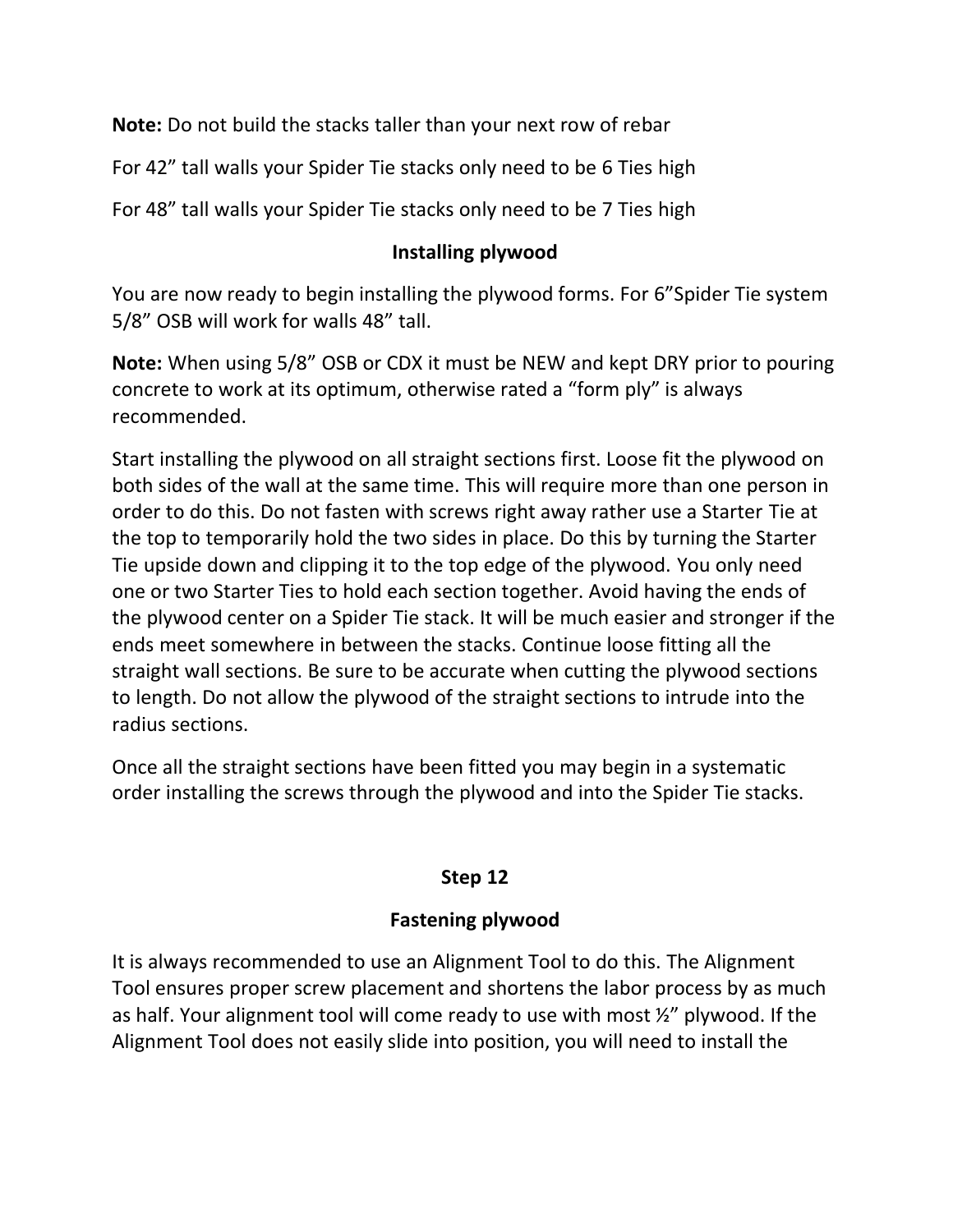spacing shims that come with the tool. Carefully remove the Hole Board from the Head Piece. Place the necessary number of shims between the Hole Board and the Head Piece. Be sure that when you reattach the Hole Board that it is properly aligned with the Interior Alignment Boards. Test the alignment tool. It should slide freely onto the Spider Tie stack. If it still is to tight add another shim.

Begin by sliding the alignment tool over the top edge of the plywood and down and over the first Spider Tie stack. The "Hole board" goes over the outside of the plywood. Look inside the first few times to make sure that the tool is properly positioned. (Detail 3A)



#### **Detail** 3**A**

Starting at the top  $1^{\text{st}}$  or  $2^{\text{nd}}$  hole using a cordless impact driver, drive a #10 - 1 ½" coarse thread screw until it begins to counter sink. Do not over tighten, risking stripping the screw. Repeat the process for each hole. Do not skip any holes. At the bottom there is a notch in the Starter Tie. Complete the row by placing a screw in that notch. Repeat this process for all Spider Tie stacks on both sides of the wall.

#### **Radius Corners**

Cut a small strip of Masonite approximately 3" wide and 60" long. Place this strip into the starter Ties of the radius corners. But one end strip against the edge of